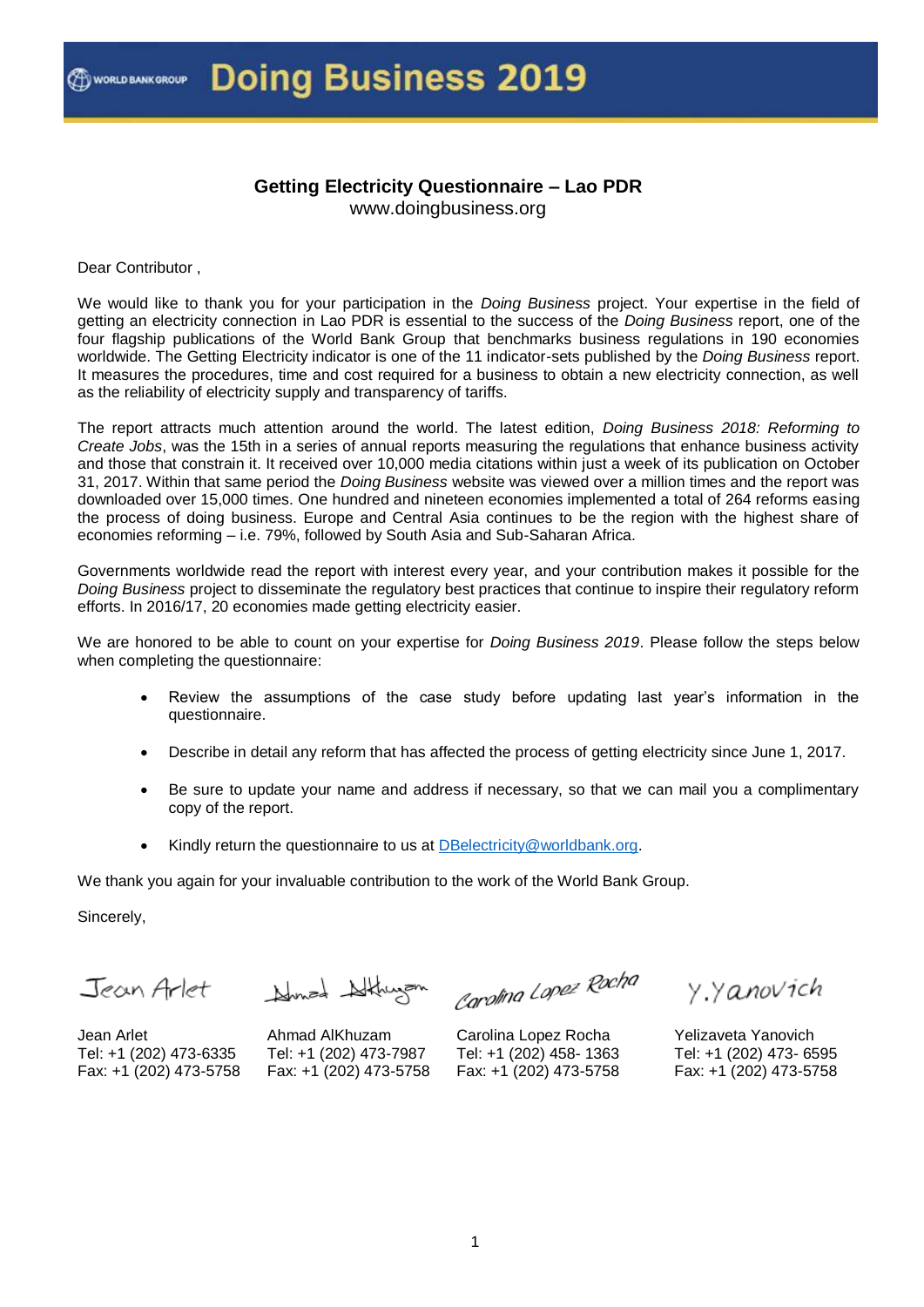**Primary Contributor Information:** Please check the box next to information you **do not** want us to **publish**.

|                                                     | <b>Name</b>                                                                                                               |             |                 |  |  |
|-----------------------------------------------------|---------------------------------------------------------------------------------------------------------------------------|-------------|-----------------|--|--|
| Do not publish $\Box$                               | Title (Mr., Ms., Dr.)<br><b>First Name</b><br>Last Name                                                                   | Contributor |                 |  |  |
| <b>Never Published</b>                              | Position (e.g. manager,<br>associate, partner)<br>Profession (e.g. judge,<br>lawyer, architect)<br><b>Contact details</b> |             |                 |  |  |
|                                                     | Firm name                                                                                                                 |             |                 |  |  |
| Do not publish $\Box$                               | Website                                                                                                                   |             |                 |  |  |
| Do not publish $\boxtimes$<br>Do not publish $\Box$ | E-mail address<br>Phone                                                                                                   |             |                 |  |  |
| <b>Never Published</b>                              | Fax<br>Mobile phone                                                                                                       |             |                 |  |  |
| Do not publish $\Box$                               | <b>Firm Address</b>                                                                                                       |             |                 |  |  |
| <b>Street</b>                                       |                                                                                                                           |             | P.O. Box        |  |  |
| City                                                |                                                                                                                           |             | State/ Province |  |  |
| Zip/Postal code                                     |                                                                                                                           |             | Country         |  |  |

Additional Contributor(s): If there are more people to acknowledge, kindly send us an e-mail.

| <b>Name</b>                                                                               | <b>Occupation</b>                    | <b>Email</b> |                           | <b>Phone</b>        | <b>Address</b>                                 |  |
|-------------------------------------------------------------------------------------------|--------------------------------------|--------------|---------------------------|---------------------|------------------------------------------------|--|
| [title]<br>[first name]<br>[last name]                                                    | [firm]<br>[position]<br>[profession] |              |                           | [phone]<br>[mobile] | [street]<br>[state/province]<br>[city/country] |  |
| [title]<br>[first name]<br>[last name]                                                    | [firm]<br>[position]<br>[profession] |              |                           | [phone]<br>[mobile] | [street]<br>[state/province]<br>[city/country] |  |
| [title]<br>[first name]<br>[last name]                                                    | [firm]<br>[position]<br>[profession] |              |                           | [phone]<br>[mobile] | [street]<br>[state/province]<br>[city/country] |  |
| What entity do you work for?<br>Click all that apply if there are multiple<br>respondents |                                      |              | Utility (privately-owned) |                     | Utility (publicly-owned)<br>$\perp$            |  |
|                                                                                           |                                      |              | Regulatory body           |                     | Government body<br>$\blacksquare$              |  |
|                                                                                           |                                      |              | <b>Private Sector</b>     |                     |                                                |  |

Paperless Option for Complimentary Report and Certificate.

Last year *Doing Business* contributors saved nearly half a million pieces of paper by selecting the paperless report option. We welcome you to join us in conserving resources:

 $\Box$  Please e-mail me an electronic copy of the report and my certificate of appreciation.

**Referrals:** Please help us expand our list of contributors by referring us to other experts in the private or public sector (lawyers, notaries, public officials or any expert on this field) who can respond to the questionnaire.

| $- \cdot$ | ാല | name |  | $\mathsf{F}$ irm |  |  | E-mail |  |
|-----------|----|------|--|------------------|--|--|--------|--|
|           |    |      |  |                  |  |  |        |  |
|           |    |      |  |                  |  |  |        |  |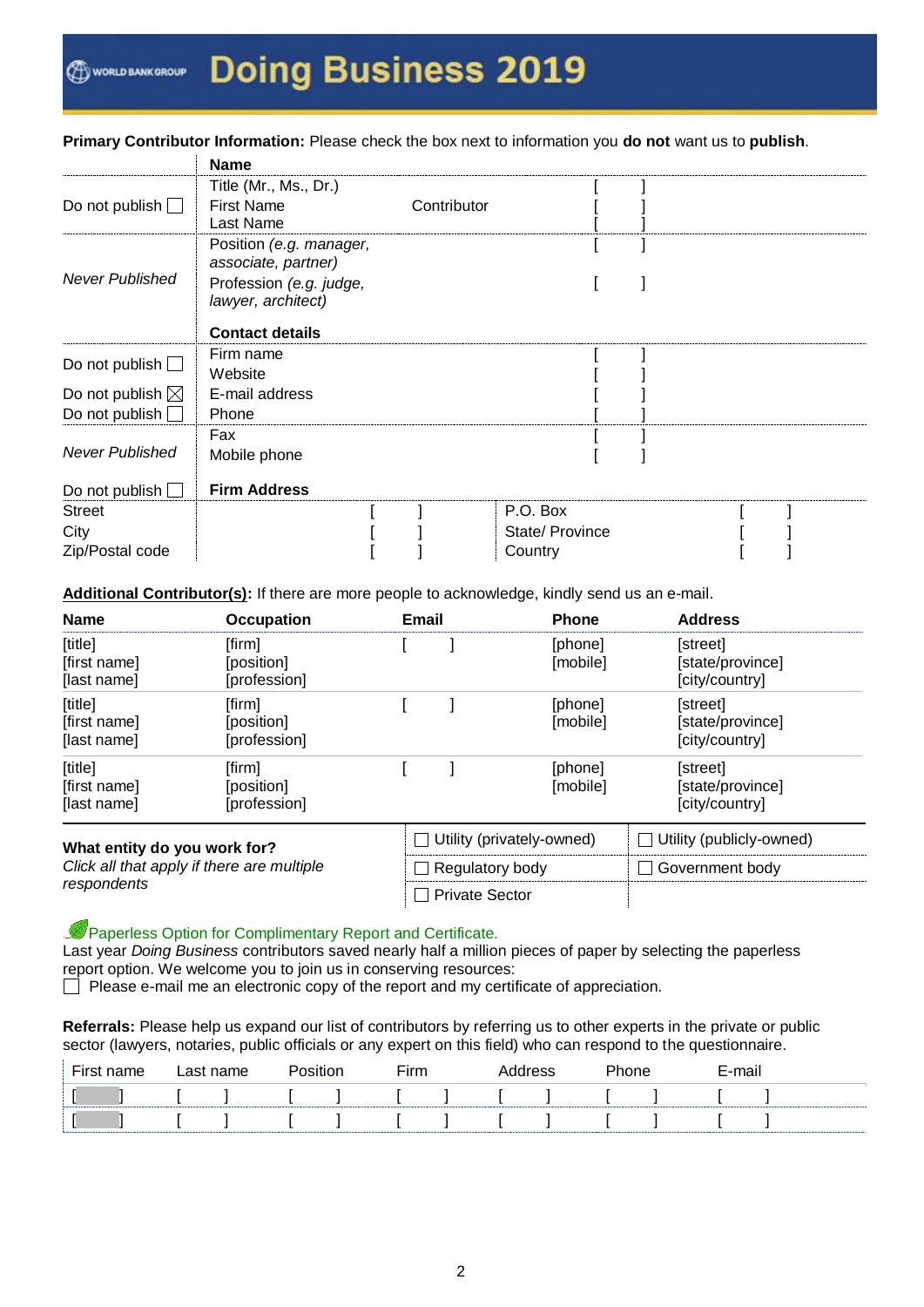# **PART 1 – Reliability of electricity supply in Vientiane**

## **1.1 Power outages estimates**

#### **1.1.1 How many power outages did you personally experience in 2017?**

Unscheduled power outages  $\sim$  Click to Select-

Scheduled power outages (e.g. maintenance, load shedding, etc.) - -Click to Select-

*[note: If you are a private sector representative, please now go directly to section 1.3 at the bottom of the page.]*

#### **1.1.2 Does the utility in Vientiane calculate SAIDI and SAIFI indexes?** -Click to Select-

Note: the **SAIDI index** is the total duration of interruptions for the average customer served. The **SAIFI index** is the number of interruptions for the average customer served. We consider a customer as one connection point.

#### **1.1.3 If Yes, please fill in the table below for Vientiane. Data should include load shedding and planned outages (e.g. maintenance).**

|                         |     | 2016                                      |                                               |               | 2017                                                                                       |               |                                                                 |
|-------------------------|-----|-------------------------------------------|-----------------------------------------------|---------------|--------------------------------------------------------------------------------------------|---------------|-----------------------------------------------------------------|
|                         |     | <b>SAIDI</b><br>hours of power<br>outages | <b>SAIFI</b><br>frequency of power<br>outages |               | <b>SAIDI</b><br><b>SAIFI</b><br>hours of power<br>frequency of power<br>outages<br>outages |               | <b>Comments</b><br><b>Explain significant changes from 2016</b> |
| Average per<br>customer | 8.7 | hours per<br>year                         | 7.2                                           | п°<br>outages | hours<br>per year                                                                          | no<br>outages |                                                                 |

► Are both planned outages and load shedding included in the SAIDI and SAIFI estimates? -Click to Select-

- ► If major events are excluded in the estimates above, please specify how they are determined:
- ► Please update the minimum outage time (in minutes) used for the calculation of SAIDI and SAIFI (considered to be 1 last year):

#### **1.2 Systems to monitor power outages**

|                                                                                                                                                                                                                                                                 | Last year      | <b>Update</b>                                                                                                                                                       |
|-----------------------------------------------------------------------------------------------------------------------------------------------------------------------------------------------------------------------------------------------------------------|----------------|---------------------------------------------------------------------------------------------------------------------------------------------------------------------|
| 1.2.1 Does the distribution utility use an automated<br><b>Outage/Incident Management System (OMS/IMS)</b><br>and/or Energy Management Systems/ Supervisory<br>Control and Data Acquisition (EMS/SCADA) to record<br>power outages on the network in Vientiane? | No             | -Click to Select-<br>If answer is different from last year, please provide<br>information on the automated system used (e.g.<br>system type and installation year): |
| 1.2.2 Does the distribution utility use automated<br>OMS/IMS and/or EMS/SCADA to restore electricity<br>service in Vientiane?                                                                                                                                   | N <sub>o</sub> | -Click to Select-<br>If answer is different from last year, please provide<br>information on the automated system used:                                             |

## **1.3 Transparency of key performance indicators on reliability**

|                                                                                                                                                         | Last year | <b>Update</b>                                                                                                                 |
|---------------------------------------------------------------------------------------------------------------------------------------------------------|-----------|-------------------------------------------------------------------------------------------------------------------------------|
| 1.3.1 Does the utility in Vientiane publish SAIDI and<br>SAIFI data publicly online (e.g. through a public<br>annual report)?                           | No        | -Click to Select--<br>If yes, please provide a link to the report:                                                            |
| 1.3.2 Does any state body independent from the<br>utility (e.g. regulatory body) monitor outages on a<br>regular basis (e.g. through an annual report)? | No        | -Click to Select-<br>If necessary, please update the name of the<br>, and provide a link/attachment to a<br>agency<br>report: |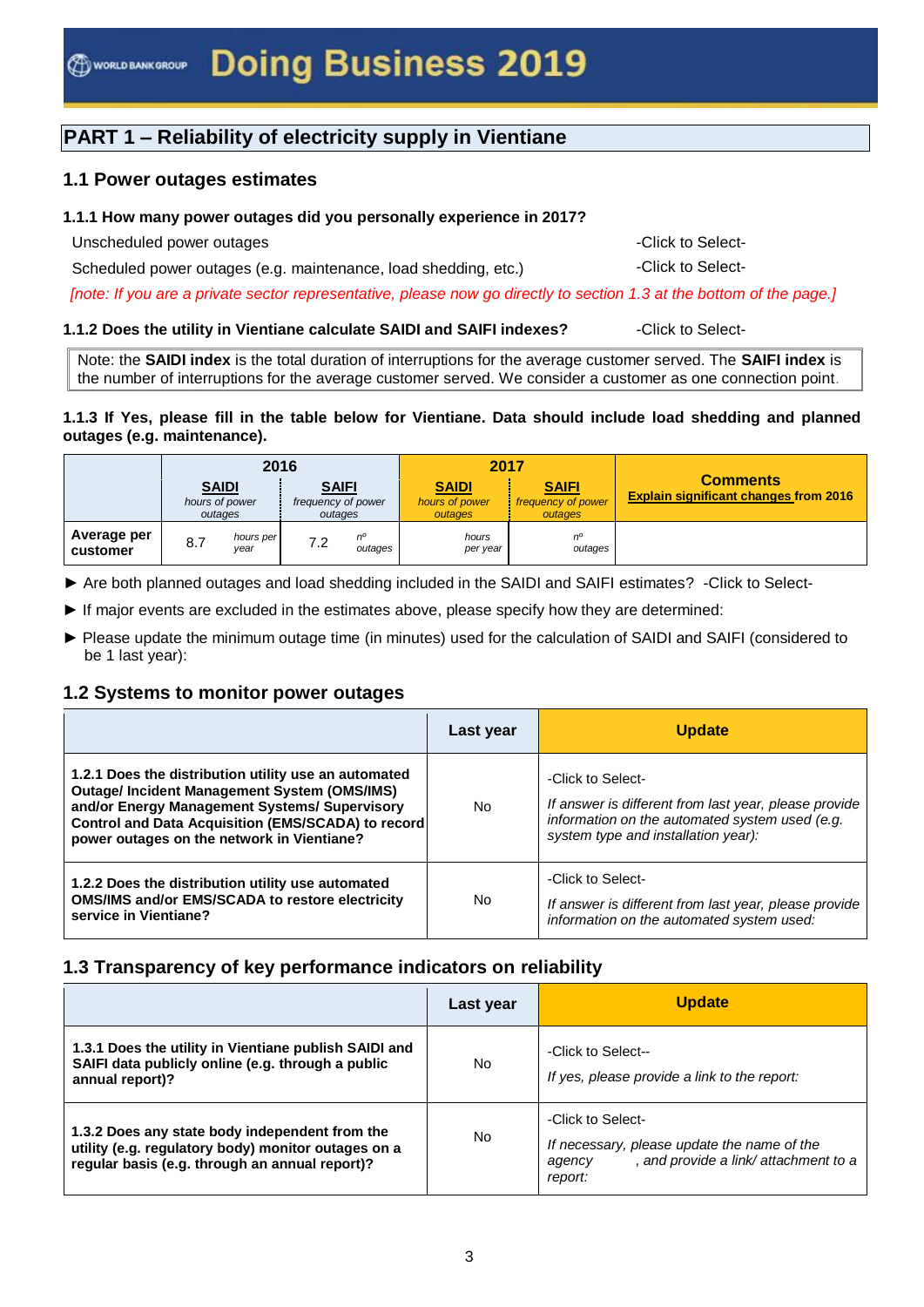# **1.4 Consumer safeguards**

|                                                                                                                                                                     | Last year              | <b>Update</b>                                                                                                                                                                                                                                                                    |
|---------------------------------------------------------------------------------------------------------------------------------------------------------------------|------------------------|----------------------------------------------------------------------------------------------------------------------------------------------------------------------------------------------------------------------------------------------------------------------------------|
| 1.4.1 Are there any financial deterrents<br>mechanisms in Vientiane in cases outages<br>go over a certain cap (e.g. customer<br>compensation or fines for utility)? | <b>No</b>              | -Click to Select-- If yes, select all that are applicable:<br>Utility compensates customers if outages go over a certain<br>cap (hours or frequency). Please specify:<br>Utility is fined<br>Other (please comment)<br>If change from previous year, please provide explanation: |
| What is the legal basis for imposing<br>financial deterrents on the utility?                                                                                        | <b>New</b><br>question | Please select all that apply:<br>Concession agreement<br>Electricity supply contract<br>Regulation (please provide reference if available)<br>Other (please comment)<br>Are the deterrents listed enforced in practice - Click to Select-                                        |
| 1.4.2 If private equipment is damaged due<br>to voltage fluctuations, can customers<br>obtain compensation from the utility?                                        | <b>New</b><br>question | -Click to Select- If yes, please select how compensation<br>requests are filed:<br>At the office of the utility<br>At the office of a third-party agency<br>On the utility's website (please provide link<br>Online through a third-party agency (please provide link            |
| If yes, is there a third-party mechanism<br>⋗<br>or agency that decides (or arbitrates) on<br>the appropriate compensation amount?                                  | New<br>question        | -Click to Select-<br>Please provide name of the body                                                                                                                                                                                                                             |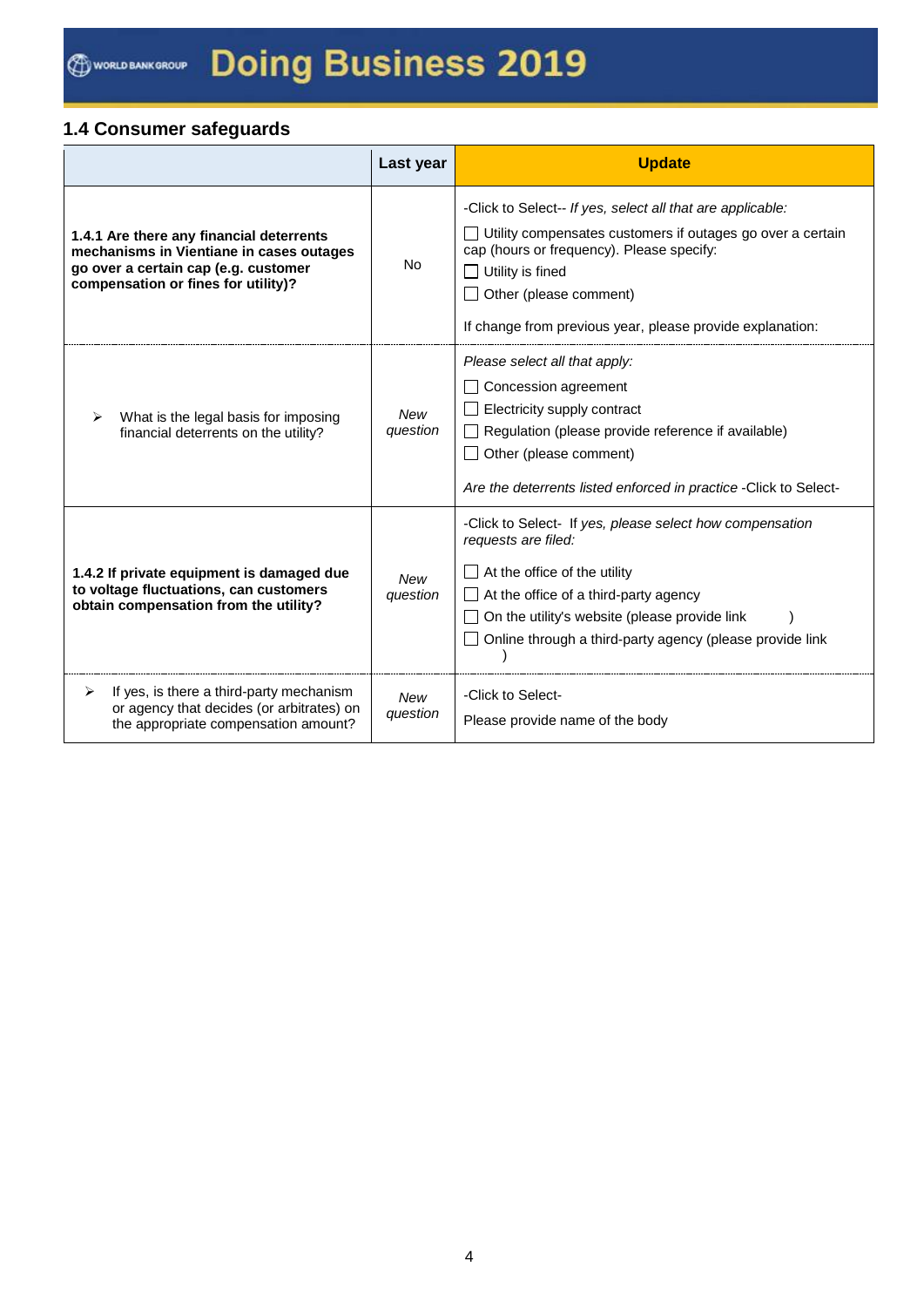# **PART 2 – Electricity tariffs in Vientiane**

### **2.1 Electricity tariff breakdown**

For the following questions, please assume that:

- 1) The case study warehouse in **Vientiane** is **locally owned** by an entrepreneur and is used for commercial purposes with the following conditions:
	- Operates **30 days a month** from 9:00am to 5:00pm (**8 hours/day**), with equipment utilized at **80% of capacity** on average without electricity cuts (assumed for simplicity reasons). Although January has 31 days, for calculation purposes, only 30 days are accounted for.
	- Has a subscribed **capacity of 140 kVA**, a power factor of 1 (**1 kVA = 1 kW**).
	- Monthly energy consumption of **26,880 kWh/month**, and hourly consumption of 112 kWh.
- 2) If multiple electricity suppliers exist, assume that the **cheapest** supplier is used.

Please fill in the table below. Alternatively, please send the relevant tariff schedule or your monthly bill for **January** 2018 to **DBelectricity@worldbank.org**.

|                                       | <b>January 2018</b><br>local currency | <b>Comments</b><br>Explain any change from last year |
|---------------------------------------|---------------------------------------|------------------------------------------------------|
| Energy/usage charge for 26,880 kWh    |                                       |                                                      |
| Capacity/demand charge for 26,880 kWh |                                       |                                                      |
| Administrative/processing costs       |                                       |                                                      |
| Taxes (excluding VAT)                 |                                       |                                                      |
| Other (please describe)               |                                       |                                                      |
| <b>TOTAL</b>                          |                                       |                                                      |

► How is the consumption bill calculated (e.g. tariffs vary by time of the day)?

## **2.2 Transparency of tariffs**

| 2.2.1 Are tariffs publicly available online?  | Yes - please provide a link:<br>Not available online   |
|-----------------------------------------------|--------------------------------------------------------|
| 2.2.2 Are customers notified at least a full  | -Click to Select-                                      |
| cycle in advance (i.e one month) of the exact | How long in advance are tariff changes communicated to |
| change in the electricity tariff?             | customers in practice? - Click to Select-              |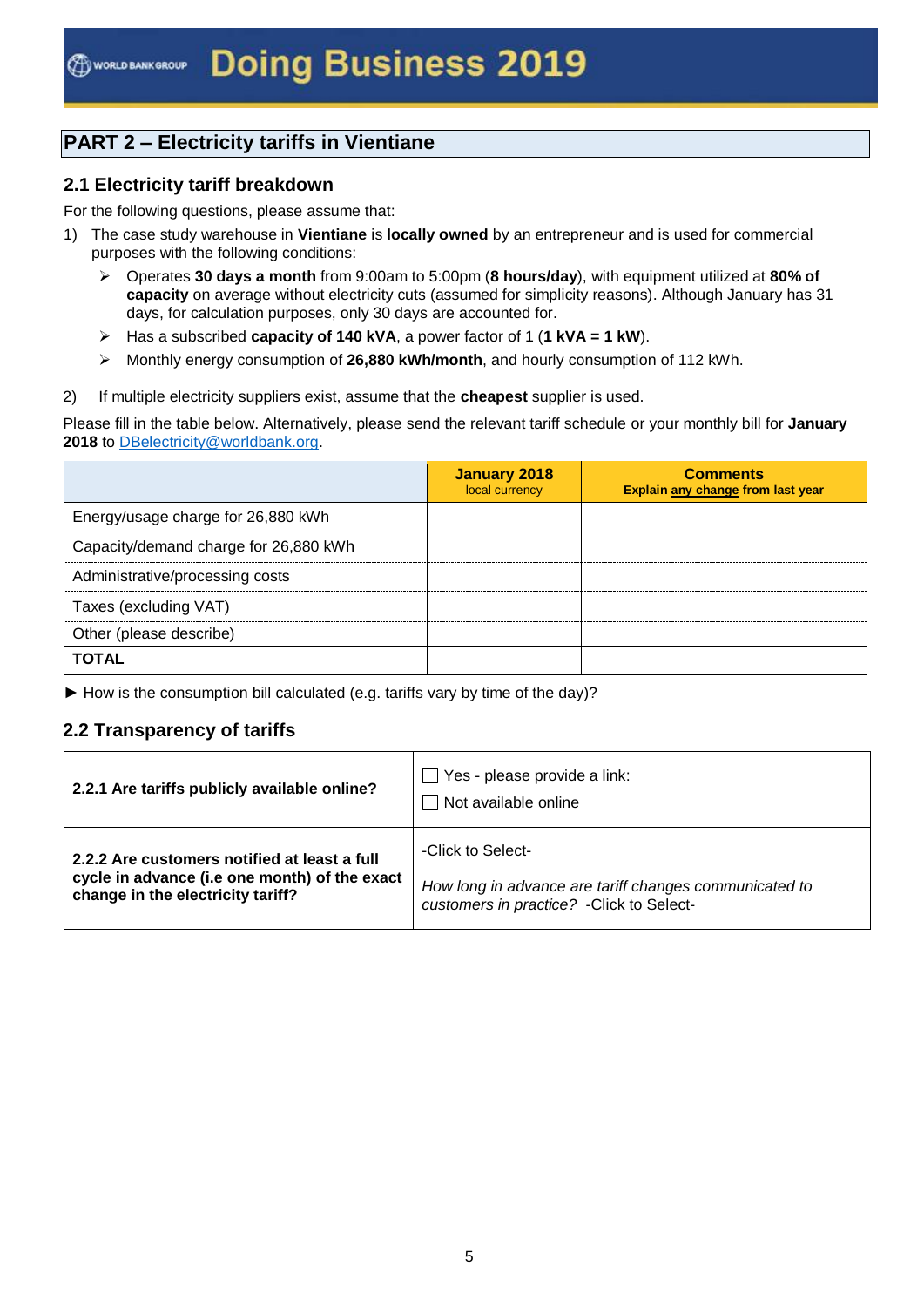# **PART 3 – Obtaining an electricity connection in Vientiane**

# **3.1 Case Study Assumptions**

The Getting Electricity indicators record all procedures required for a business to obtain a permanent electricity connection and supply for a standardized warehouse. These procedures include completing applications and contracts with electricity utilities, obtaining all necessary clearances from other agencies and installing the external final connection works between the utility's network and the warehouse entry.

Please provide responses to the questions about procedures and reforms based on the assumptions below:

| The warehouse:                 | Is owned by a local entrepreneur.<br>$\bullet$<br>Is located in <b>Vientiane.</b><br>$\bullet$<br>Is located in an area where similar warehouses are typically located. In this area a new<br>electricity connection is not subject to a special investment promotion regime (special<br>subsidization or a faster service).<br>Is in an area where there are no physical constraints. For example, the warehouse is<br>$\bullet$<br>not near a railway.<br>Is a new construction and is being connected to electricity for the first time.<br>$\bullet$<br>Has 2 stories, both above ground, with a total surface of approximately 1,300.6 square<br>$\bullet$<br>meters (14,000 square feet). The plot of land on which it is built is 929 square meters<br>$(10,000$ square feet).                                                                                                                                                                                                                                                                                                                                                                                                                                                                                                                                                                                                    |
|--------------------------------|------------------------------------------------------------------------------------------------------------------------------------------------------------------------------------------------------------------------------------------------------------------------------------------------------------------------------------------------------------------------------------------------------------------------------------------------------------------------------------------------------------------------------------------------------------------------------------------------------------------------------------------------------------------------------------------------------------------------------------------------------------------------------------------------------------------------------------------------------------------------------------------------------------------------------------------------------------------------------------------------------------------------------------------------------------------------------------------------------------------------------------------------------------------------------------------------------------------------------------------------------------------------------------------------------------------------------------------------------------------------------------------|
| The electricity<br>connection: | Is a <b>permanent</b> connection.<br>$\bullet$<br>Is a 3-phase, 4-wire Y connection with a subscribed capacity of 140 kVA with a power<br>factor of 1 (1 kVA = 1 kW). (Where the voltage is $120/208$ V, this means that the<br>current would be around 400 amperes. Where it is 230/400 V, the current would be<br>almost 200 amperes.)<br>Connection length is 150 meters. The connection is to either the low- or medium-<br>$\bullet$<br>voltage distribution network and is either overhead or underground, whichever is<br>more common in the area where the warehouse is located. (Please see figure 1 below.)<br>Requires works that involve the crossing of a 10-meter wide road (by excavation,<br>$\bullet$<br>overhead lines, etc.) but are all carried out on public land. There is no crossing of<br>other owners' private property because the warehouse has access to a road.<br>Takes up a negligible length in the customer's private domain.<br>$\bullet$<br>The internal wiring of the warehouse has already been completed, up to and<br>$\bullet$<br>including the customer's service panel or switchboard and the meter base. However,<br>internal wiring inspections and certifications that are prerequisites to obtain a new<br>connection are counted as procedures.<br>Monthly energy consumption of 26,880 kWh/month, and hourly consumption of 112<br>kWh. |

#### **3.1.1 Taking into account the assumptions described above, please review the following information and provide updates where necessary:**

|                                                                                                              | Last year                                   | <b>Update</b> |
|--------------------------------------------------------------------------------------------------------------|---------------------------------------------|---------------|
| Most likely location of the warehouse<br>in Vientiane                                                        | on the road between Vientiane<br>and Paksap |               |
| Distribution utility that serves the<br>majority of customers in on the road<br>between Vientiane and Paksap | Électricité du Laos (EDL)                   |               |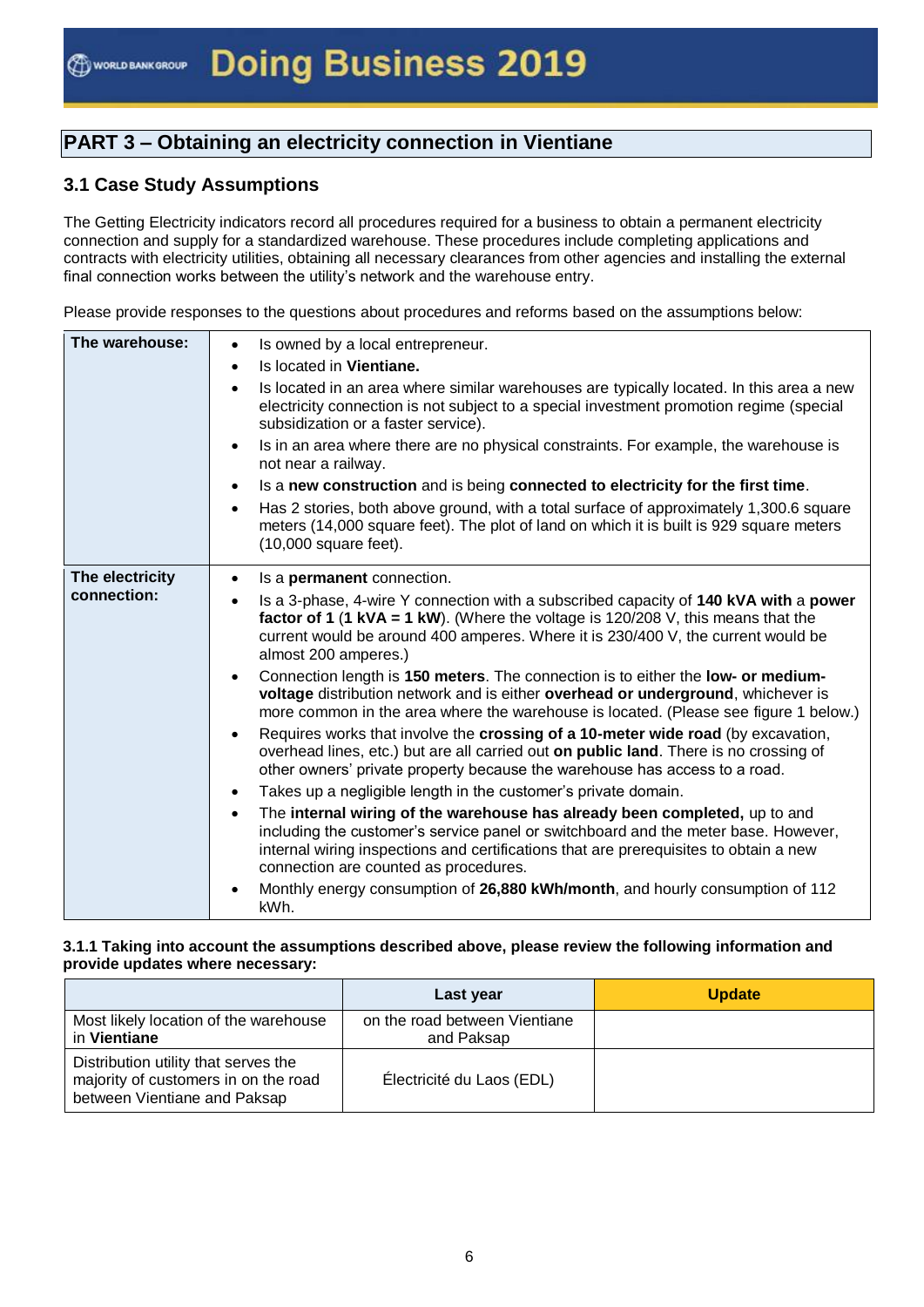# **3.2 Data Update: Connection Works**

Keeping in mind the case study assumptions, please review the options shown in Figure 1 and decide what type of works are most likely for the area considered (see in table 3.1.1).

#### **Figure 1. Options for the type of works needed to connect the case study warehouse to electricity**



#### **3.2.1 Please confirm or update the most likely type of works for the location considered**

| Last year                                         | <b>Update</b>     | Please explain |
|---------------------------------------------------|-------------------|----------------|
| Overhead connection to medium-<br>voltage network | -Click to Select- |                |

**3.2.2 Is it likely that installation of a distribution transformer is needed?** -Click to Select-

#### **3.2.3 If applicable, is it likely that the transformer is installed on the customer's land?** -Click to Select-

## **3.3 Reform Update**

#### **3.3.1 Are you aware of any reform (in practice, laws or regulations) taking place between June 1, 2017, and May 1, 2018 for obtaining an electricity connection for the type of warehouse specified in the case study?**

*A reform is any change in the process to obtain a new electricity connection that affected the procedures, time or cost. Examples include the regulatory agency updating the fee schedules or the distribution utility implementing a more efficient process that has reduced the time to obtain a connection.*

| <b>Response</b>   | If yes, please provide details on the reform (dates, procedures affected, etc.) |
|-------------------|---------------------------------------------------------------------------------|
| -Click to Select- |                                                                                 |

#### **3.3.2 Are you aware of any such reform expected after May 1, 2018?**

| <b>Response</b>   | If yes, please provide details on the reform |  |
|-------------------|----------------------------------------------|--|
| -Click to Select- |                                              |  |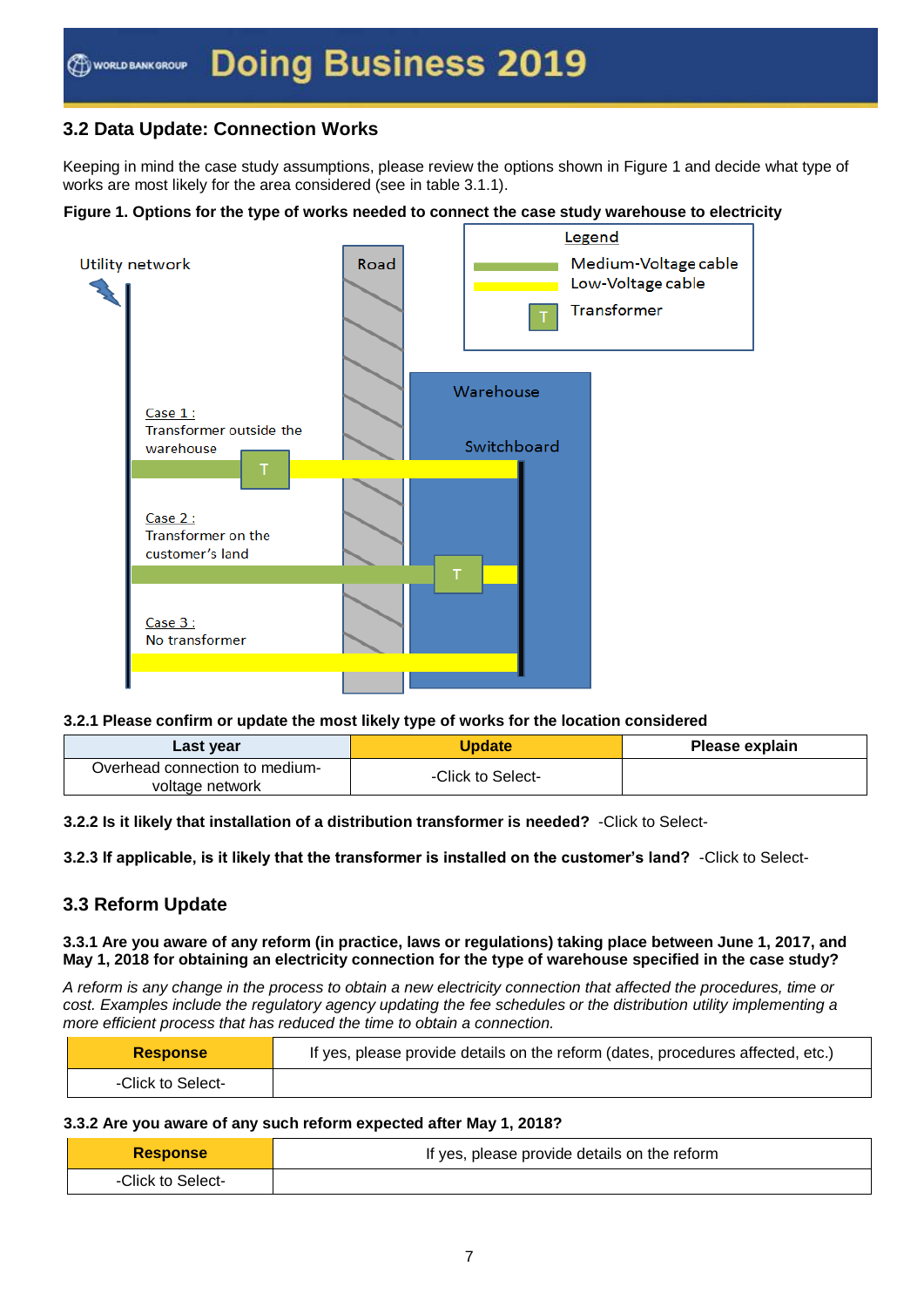# **3.4 Research questions: training requirements and wiring safety**

For the questions below, please keep in mind the case study assumptions and **check all the answers that apply.**

#### **A. Electricity sector regulations**:

#### **3.4.1 Is there a national electricity code or set of regulations in Lao PDR providing standards for the installation of electrical wiring:** -Click to Select- Name of code/ regulations (if applicable)

Do the above-mentioned code and/or regulations provide clear provisions or guidelines on the following matters?

 $\Box$  Professional qualifications required to carry-out the external / internal wiring

 $\Box$  Inspections required on the external/ internal wiring

 $\Box$  Professional qualifications required to inspect the external / internal wiring

Comments:

#### **3.4.2 How are changes in electricity regulations communicated to the following parties?**

|                                                                     | <b>Private sector</b> | Utility employees |
|---------------------------------------------------------------------|-----------------------|-------------------|
| Dissemination campaign (e.g. social media, billboards, etc.)<br>(a) |                       |                   |
| Training/workshops<br>(b)                                           |                       |                   |
| Through public broadcast (e.g. TV, radio, etc.)<br>(c)              |                       |                   |
| None of the above<br>(d)                                            |                       |                   |
| Other (please specify in comments):<br>(e)                          |                       |                   |
| Comments                                                            |                       |                   |

#### **B. Quality control of internal wiring**

#### **3.4.3 Who typically conducts the installation of the internal wiring in the warehouse?**

 $\Box$  Private company (in-house)  $\Box$  Private company (external party)

 $\Box$  Utility (or third party hired by utility)  $\Box$  Other - please specify:

#### **3.4.4 What are the legal requirements for the party carrying-out the internal wiring installation?**

 $\Box$  Degree in engineering

Minimum years of professional experience - please specify how many years:

 $\Box$  Professional license or certification - please specify what authority issues this certification:

 $\Box$  Other - please specify:

Legal Basis (if applicable)

Comments:

#### **3.4.5 Is there a legal obligation to conduct an internal wiring inspection as part of the connection process?**  -Click to Select- Legal Basis (if applicable)

#### **3.4.6 If applicable, who conducts the mandatory internal wiring inspection?**

Utility

 $\Box$  Licensed private company separate from the one doing the internal wiring installation

 $\Box$  State energy agency - please specify the name of the agency:

 $\Box$  Other - please specify:

#### **3.4.7 According to the law and prior to the installation works, are the internal wiring plans (e.g. wiring diagrams) checked by the utility (or a third-party agency on its behalf)?**

- $\Box$  Yes Utility checks
- $\Box$  Yes Third party checks. Name of agency:

 $\Box$  No

Legal Basis (if applicable)

Comments:

## **3.4.8 If applicable, what are the legal requirements for the party reviewing the internal wiring plans?**

 $\Box$  Degree in engineering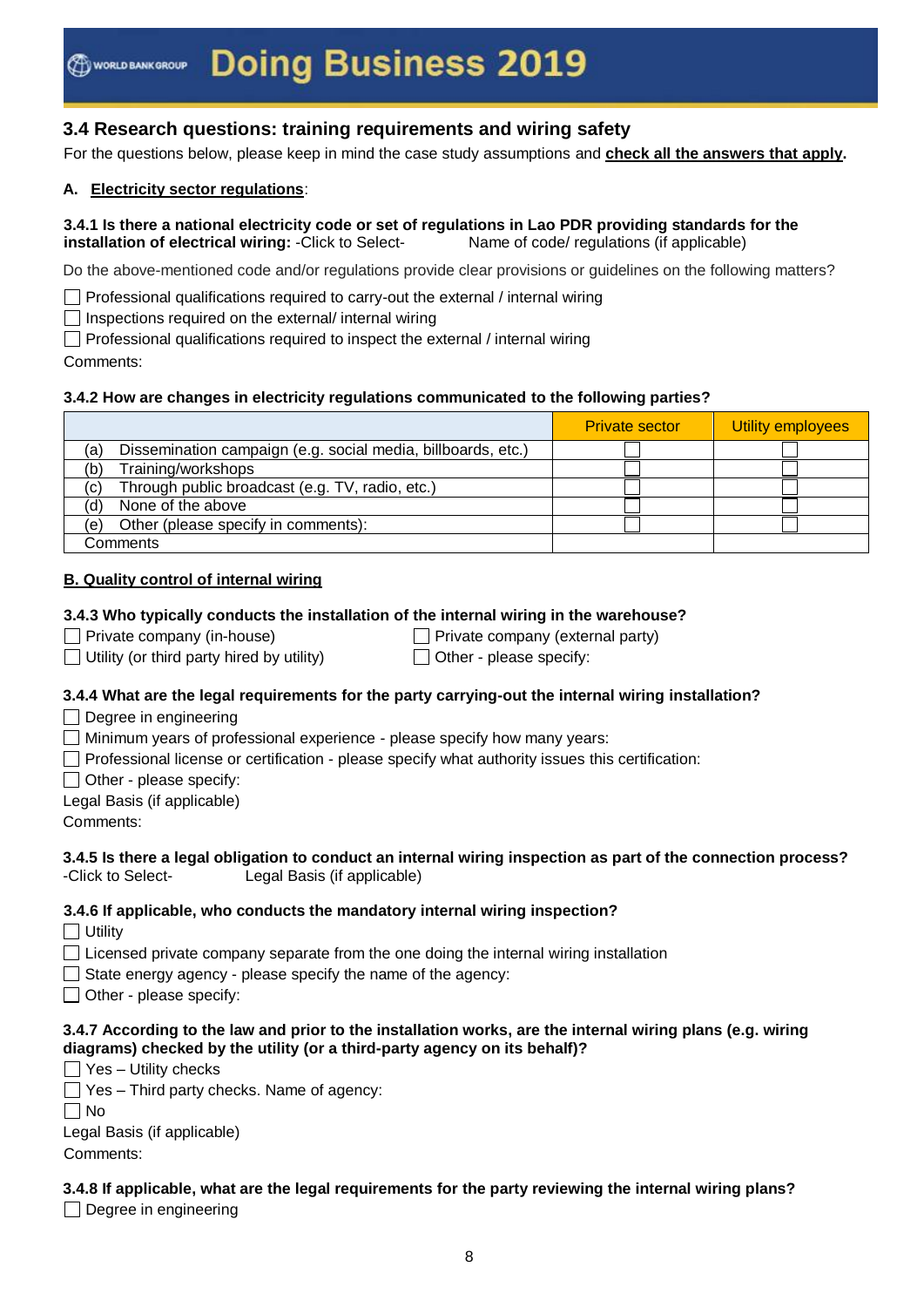$\Box$  Minimum years of professional experience - please specify how many years:

 $\Box$  Professional license or certification - please specify what authority issues this certification:

 $\Box$  Other - please specify:

Legal Basis (if applicable)

Comments:

### **C. Quality control of external wiring**

### **3.4.9 Who conducts the installation of the external wiring connection to the warehouse?**

- $\Box$  Private company
- $\Box$  Utility (or third party hired by utility)
- $\Box$  Other please specify:

#### **3.4.10 What are the requirements imposed by the law on the party carrying-out the external connection works?**

Degree in engineering

- Minimum years of professional experience please specify how many years:
- $\Box$  Professional license or certification please specify what authority issues this certification:

 $\Box$  Other - please specify:

Legal Basis (if applicable)

Comments:

#### **3.4.11 Once the external works are completed, is a final inspection required by law or any regulation?**  -Click to Select-

Legal Basis (if applicable)

#### **3.4.12 If applicable, who conducts the external wiring connection inspection?**

 $\Box$  Utility

 $\Box$  Licensed private company

 $\Box$  State energy agency - please specify the name of the agency:

 $\Box$  Other - please specify:

Comments:

#### **D. Knowledge and training**

#### **3.4.13 Does the utility provide training to engineers, technicians and/or inspectors involved in the connection process when there is a change in regulation or practice (e.g. technology)?** -Click to Select-Comments:

► If yes, does the utility receive public funds for the above-mentioned trainings? -Click to Select-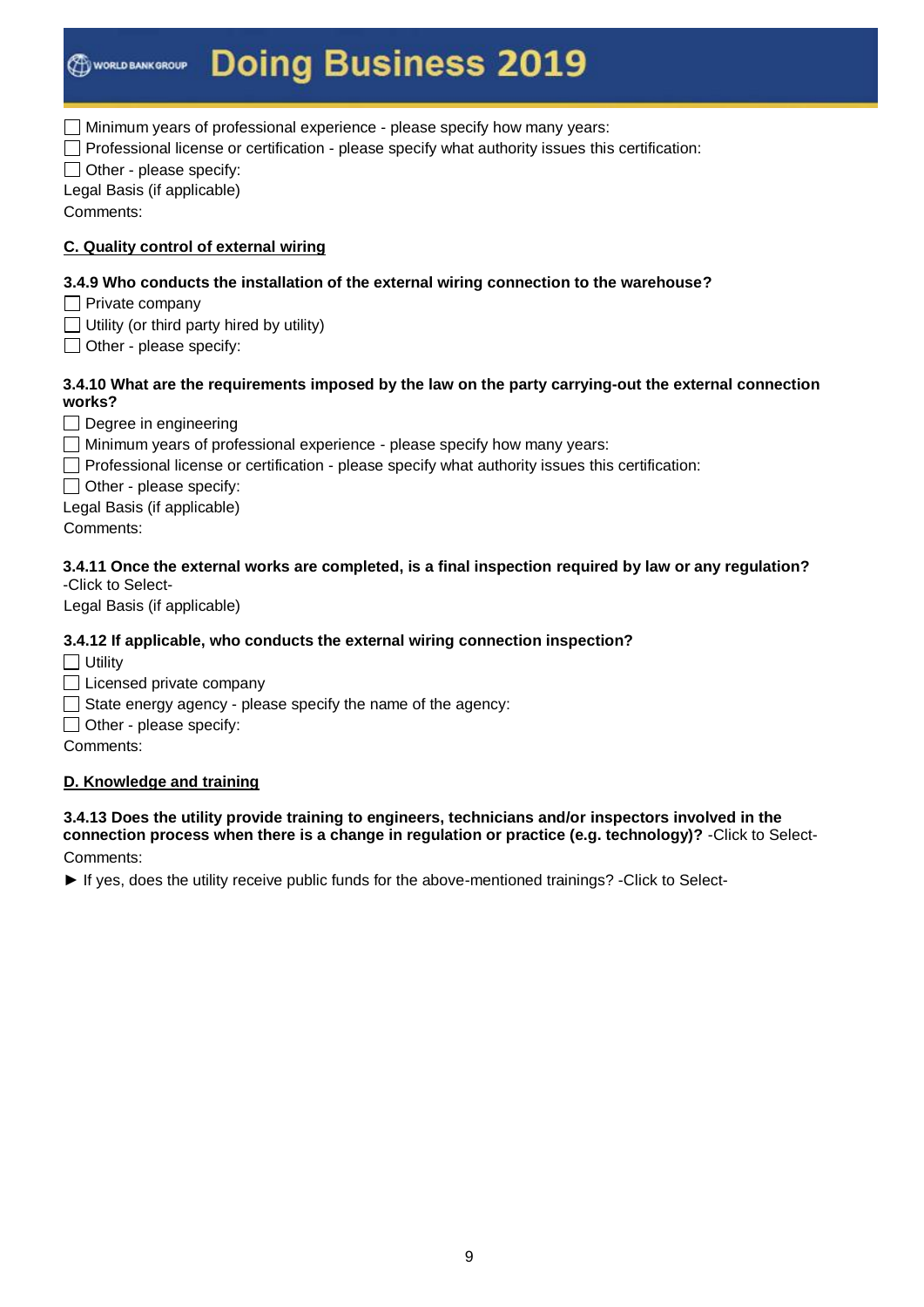# **3.5 Data Update: Procedures**

#### **In responding to the questions below, please keep in mind the following definitions:**

- **Time** is measured in **calendar days,** and the minimum time for each procedure is 1 day. Time estimates should reflect the duration of wait times when no bribes are paid.
- A **procedure** is an interaction of the customer or the customer's representative (e.g., electrician or hired electrical contractor or firm) with external parties, including the utility, government agencies, inspectors and notaries. **Procedures sometimes take place simultaneously; when this is the case, it will be indicated in the list of procedures below**.
- **Costs** are those for the **external connection works only** and exclude value added tax (VAT). Costs such as for the internal wiring of the warehouse (up to and including the panel or switchboard) are not recorded. In all cases costs exclude bribes.

#### **3.5.1 Connections to electric network**

Please indicate the number of new connection cases you were involved with last year (confidential)

|                              | <b>Number of new connections</b> |
|------------------------------|----------------------------------|
| Below 50 kVA:                |                                  |
| Between 50 kVA and 100 kVA:  |                                  |
| Between 100 kVA and 200 kVA: |                                  |
| Above 200 kVA:               |                                  |

**3.5.2** Based on your experience, what is **the fastest and slowest time (calendar days)** in practice to obtain a new electricity connection per the case-study scenario mentioned above?

Fastest time: Explain difference: Slowest time: Explain difference:

**3.5.3** Are the requirements to get a new commercial electricity connection publicly available online? -Click to Select-Please specify website:

#### **3.5.4 List of procedures**

Kindly review and update where needed the following list of procedures for obtaining a new electricity connection

*[note: last year's answers are included below and represent a unified response based on the input of contributors. Last year's answers may, therefore, not match the specific estimates you provided. If you feel that last year's data is inaccurate, kindly provide your own answer and indicate whether the change is due to a correction (i.e. last year's information was erroneous) or a reform (i.e. there has been a change in practice or by law since June 1, 2017)].*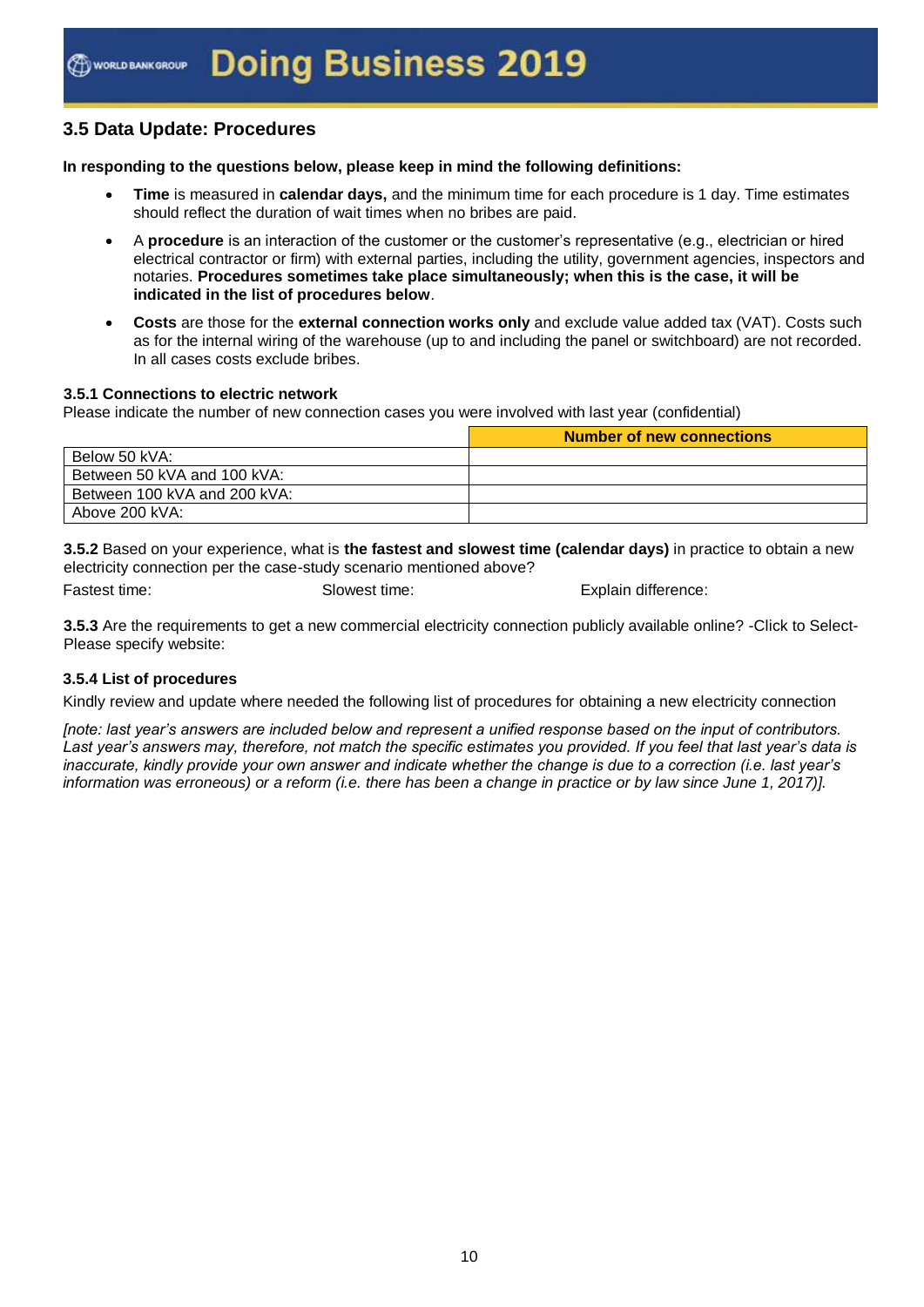| <b>Procedure 1:</b>                             | Submit application to EDL and await estimate and technical specifications                                                                                                                                                                                                                                                                                                                                                                                                                                                                                                                                                                                                                                                                                                                                                                                                                                                                                                                                                                                                                                                                                                          |  |  |
|-------------------------------------------------|------------------------------------------------------------------------------------------------------------------------------------------------------------------------------------------------------------------------------------------------------------------------------------------------------------------------------------------------------------------------------------------------------------------------------------------------------------------------------------------------------------------------------------------------------------------------------------------------------------------------------------------------------------------------------------------------------------------------------------------------------------------------------------------------------------------------------------------------------------------------------------------------------------------------------------------------------------------------------------------------------------------------------------------------------------------------------------------------------------------------------------------------------------------------------------|--|--|
| <b>Simultaneity with</b>                        | Simultaneity (last year): No                                                                                                                                                                                                                                                                                                                                                                                                                                                                                                                                                                                                                                                                                                                                                                                                                                                                                                                                                                                                                                                                                                                                                       |  |  |
| previous procedure:                             | Simultaneity update: - Click to Select-                                                                                                                                                                                                                                                                                                                                                                                                                                                                                                                                                                                                                                                                                                                                                                                                                                                                                                                                                                                                                                                                                                                                            |  |  |
| <b>Time</b>                                     | Time last year: 37 calendar days                                                                                                                                                                                                                                                                                                                                                                                                                                                                                                                                                                                                                                                                                                                                                                                                                                                                                                                                                                                                                                                                                                                                                   |  |  |
|                                                 | Time update:                                                                                                                                                                                                                                                                                                                                                                                                                                                                                                                                                                                                                                                                                                                                                                                                                                                                                                                                                                                                                                                                                                                                                                       |  |  |
| <b>Cost</b>                                     | Cost last year: LAK 0.                                                                                                                                                                                                                                                                                                                                                                                                                                                                                                                                                                                                                                                                                                                                                                                                                                                                                                                                                                                                                                                                                                                                                             |  |  |
|                                                 | Comments:                                                                                                                                                                                                                                                                                                                                                                                                                                                                                                                                                                                                                                                                                                                                                                                                                                                                                                                                                                                                                                                                                                                                                                          |  |  |
|                                                 | Cost update:                                                                                                                                                                                                                                                                                                                                                                                                                                                                                                                                                                                                                                                                                                                                                                                                                                                                                                                                                                                                                                                                                                                                                                       |  |  |
| <b>Agency</b>                                   | Agency last year: EDL                                                                                                                                                                                                                                                                                                                                                                                                                                                                                                                                                                                                                                                                                                                                                                                                                                                                                                                                                                                                                                                                                                                                                              |  |  |
|                                                 | Agency update:                                                                                                                                                                                                                                                                                                                                                                                                                                                                                                                                                                                                                                                                                                                                                                                                                                                                                                                                                                                                                                                                                                                                                                     |  |  |
| <b>Procedure details:</b>                       | Details: The application for an electricity connection can be submitted to EDL by the<br>construction company or by the building owner (it is more common that the construction<br>company submits the application).<br>Usually the application is submitted in person with attached documents in hard copies.<br>The following documents have to be attached (1) Application for a connection as a new<br>user; (2) Load and in house wiring designs (3) Distribution panel design (4) Building<br>location (5) in some cases other clearances (wire designs + panel designs + estimate of<br>how much the warehouse is going to consume).<br>EDL reviews the documents and responds with the following information: (1) the nearest<br>substation or the point where the connection can be made (2) distance between the<br>substation and the building (3) recommendation of suitable transformers, a power<br>transformer (PT) and a current transformer (CT), and ground resistance for the<br>transformer.<br>Distribution officer will send an engineer to the site to check how far it is from the<br>distribution network, check the load and then issue a cost estimate. |  |  |
|                                                 | The utility obtains the excavation permit for the customer. It takes 7 days on average to<br>get the excavation permit.                                                                                                                                                                                                                                                                                                                                                                                                                                                                                                                                                                                                                                                                                                                                                                                                                                                                                                                                                                                                                                                            |  |  |
|                                                 | <b>Your comments:</b>                                                                                                                                                                                                                                                                                                                                                                                                                                                                                                                                                                                                                                                                                                                                                                                                                                                                                                                                                                                                                                                                                                                                                              |  |  |
|                                                 | If you made changes to last year's information, are they due to? - Click to Select-                                                                                                                                                                                                                                                                                                                                                                                                                                                                                                                                                                                                                                                                                                                                                                                                                                                                                                                                                                                                                                                                                                |  |  |
|                                                 | Please explain the changes and provide the legal basis where applicable:                                                                                                                                                                                                                                                                                                                                                                                                                                                                                                                                                                                                                                                                                                                                                                                                                                                                                                                                                                                                                                                                                                           |  |  |
| <b>Procedure 2:</b>                             | Receive site inspection by EDL for preparing technical specifications                                                                                                                                                                                                                                                                                                                                                                                                                                                                                                                                                                                                                                                                                                                                                                                                                                                                                                                                                                                                                                                                                                              |  |  |
|                                                 |                                                                                                                                                                                                                                                                                                                                                                                                                                                                                                                                                                                                                                                                                                                                                                                                                                                                                                                                                                                                                                                                                                                                                                                    |  |  |
| <b>Simultaneity with</b><br>previous procedure: | Simultaneity (last year): Yes                                                                                                                                                                                                                                                                                                                                                                                                                                                                                                                                                                                                                                                                                                                                                                                                                                                                                                                                                                                                                                                                                                                                                      |  |  |
| <b>Time</b>                                     | Simultaneity update: - Click to Select-                                                                                                                                                                                                                                                                                                                                                                                                                                                                                                                                                                                                                                                                                                                                                                                                                                                                                                                                                                                                                                                                                                                                            |  |  |
|                                                 | Time last year: 1 calendar day<br>Time update:                                                                                                                                                                                                                                                                                                                                                                                                                                                                                                                                                                                                                                                                                                                                                                                                                                                                                                                                                                                                                                                                                                                                     |  |  |
| Cost                                            | Cost last year: LAK 0.                                                                                                                                                                                                                                                                                                                                                                                                                                                                                                                                                                                                                                                                                                                                                                                                                                                                                                                                                                                                                                                                                                                                                             |  |  |
|                                                 | Comments:                                                                                                                                                                                                                                                                                                                                                                                                                                                                                                                                                                                                                                                                                                                                                                                                                                                                                                                                                                                                                                                                                                                                                                          |  |  |
|                                                 | Cost update:                                                                                                                                                                                                                                                                                                                                                                                                                                                                                                                                                                                                                                                                                                                                                                                                                                                                                                                                                                                                                                                                                                                                                                       |  |  |
| <b>Agency</b>                                   | Agency last year: EDL                                                                                                                                                                                                                                                                                                                                                                                                                                                                                                                                                                                                                                                                                                                                                                                                                                                                                                                                                                                                                                                                                                                                                              |  |  |
|                                                 | Agency update:                                                                                                                                                                                                                                                                                                                                                                                                                                                                                                                                                                                                                                                                                                                                                                                                                                                                                                                                                                                                                                                                                                                                                                     |  |  |
| <b>Procedure details:</b>                       | Details: EDL will visit the site to determine arrangements for an optimal connection and<br>aid the preparation of technical conditions. The engineer will check how far it is from the<br>distribution network, check the load and then issue a cost estimate. It is required that<br>someone from the applicant's party is present at the site during the inspection.                                                                                                                                                                                                                                                                                                                                                                                                                                                                                                                                                                                                                                                                                                                                                                                                            |  |  |
|                                                 | Your comments:                                                                                                                                                                                                                                                                                                                                                                                                                                                                                                                                                                                                                                                                                                                                                                                                                                                                                                                                                                                                                                                                                                                                                                     |  |  |
|                                                 | If you made changes to last year's information, are they due to? - Click to Select-                                                                                                                                                                                                                                                                                                                                                                                                                                                                                                                                                                                                                                                                                                                                                                                                                                                                                                                                                                                                                                                                                                |  |  |
|                                                 | Please explain the changes and provide the legal basis where applicable:                                                                                                                                                                                                                                                                                                                                                                                                                                                                                                                                                                                                                                                                                                                                                                                                                                                                                                                                                                                                                                                                                                           |  |  |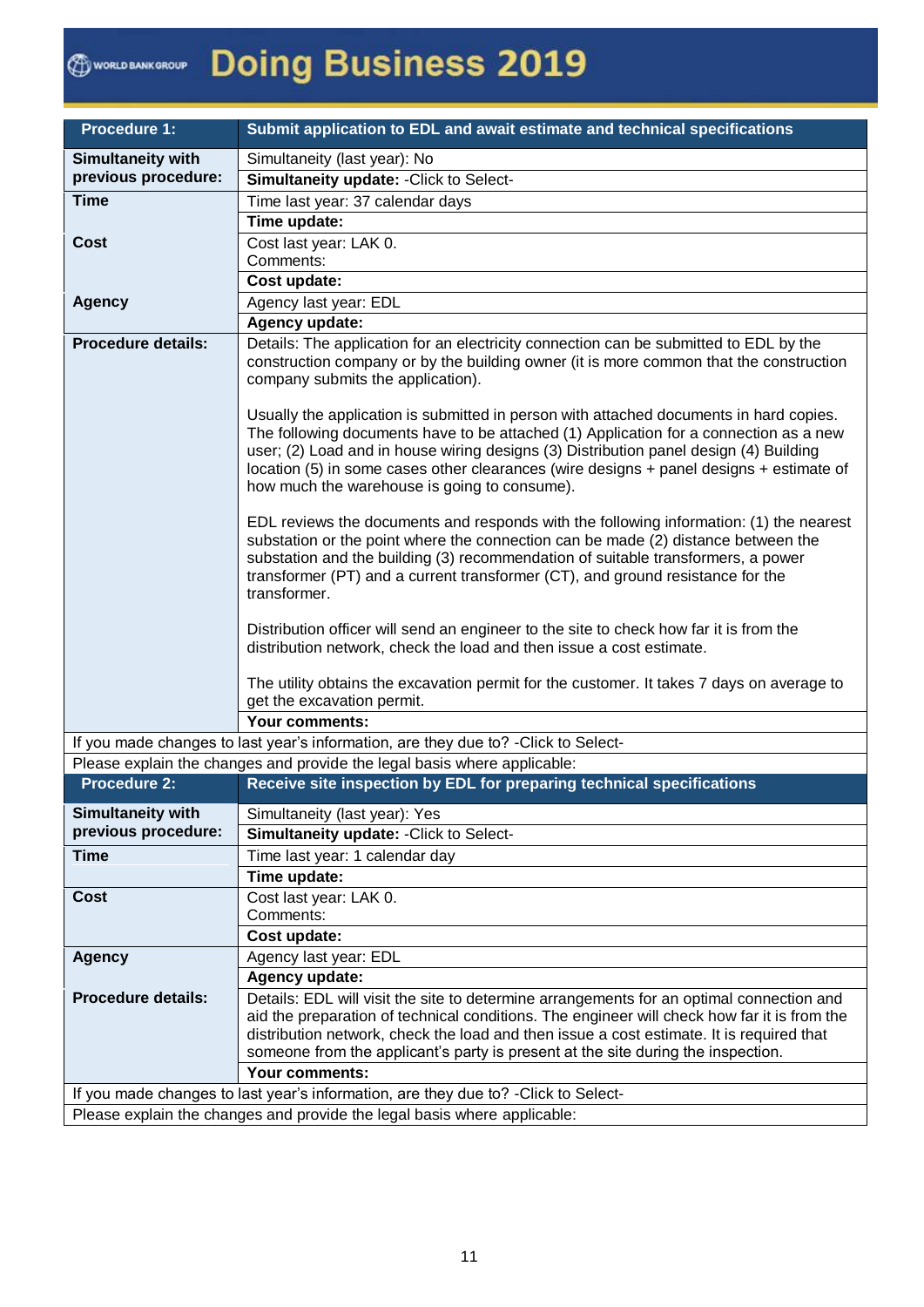| <b>Procedure 3:</b>       | Await preparation and approval of detailed technical design and installation plan                                                                                                                                                                                                                                                                                                                                                                                                                                                                                                                            |  |
|---------------------------|--------------------------------------------------------------------------------------------------------------------------------------------------------------------------------------------------------------------------------------------------------------------------------------------------------------------------------------------------------------------------------------------------------------------------------------------------------------------------------------------------------------------------------------------------------------------------------------------------------------|--|
| <b>Simultaneity with</b>  | Simultaneity (last year): No                                                                                                                                                                                                                                                                                                                                                                                                                                                                                                                                                                                 |  |
| previous procedure:       | Simultaneity update: - Click to Select-                                                                                                                                                                                                                                                                                                                                                                                                                                                                                                                                                                      |  |
| <b>Time</b>               | Time last year: 30 calendar days                                                                                                                                                                                                                                                                                                                                                                                                                                                                                                                                                                             |  |
|                           | Time update:                                                                                                                                                                                                                                                                                                                                                                                                                                                                                                                                                                                                 |  |
| <b>Cost</b>               | Cost last year: LAK 3,650,000.                                                                                                                                                                                                                                                                                                                                                                                                                                                                                                                                                                               |  |
|                           | Comments: The connection fee assuming installation of a 150 kVA transformer: LAK                                                                                                                                                                                                                                                                                                                                                                                                                                                                                                                             |  |
|                           | 10,000*150KVA                                                                                                                                                                                                                                                                                                                                                                                                                                                                                                                                                                                                |  |
|                           | Cost update:                                                                                                                                                                                                                                                                                                                                                                                                                                                                                                                                                                                                 |  |
| <b>Agency</b>             | Agency last year: Electrical contractor                                                                                                                                                                                                                                                                                                                                                                                                                                                                                                                                                                      |  |
|                           | Agency update:                                                                                                                                                                                                                                                                                                                                                                                                                                                                                                                                                                                               |  |
| <b>Procedure details:</b> | Details: The electrical contractor/construction company in charge of the external<br>connection works prepares a detailed technical design of the external connection and an<br>installation plan.                                                                                                                                                                                                                                                                                                                                                                                                           |  |
|                           | When the electrical contractor/construction company submits the technical design to<br>EDL for approval, registration documents for the chief engineer have to be submitted as<br>well. The construction company must propose and assign someone to be the chief<br>electrical engineer who is responsible for designing and supervision of the project. The<br>assignment has to be approved by EDL. The registration of the chief electrical engineer<br>is valid only for the proposed project. The construction company has to register a chief<br>electrical engineer for every project it carries out. |  |
|                           | The approval of the technical design is granted together with the proposal of the<br>consumption fees so arrangements for the supply of electricity are completed at this<br>stage as well.<br>Your comments:                                                                                                                                                                                                                                                                                                                                                                                                |  |
|                           | If you made changes to last year's information, are they due to? - Click to Select-                                                                                                                                                                                                                                                                                                                                                                                                                                                                                                                          |  |
|                           | Please explain the changes and provide the legal basis where applicable:                                                                                                                                                                                                                                                                                                                                                                                                                                                                                                                                     |  |
| <b>Procedure 4:</b>       | Await completion of external works by electrical contractor                                                                                                                                                                                                                                                                                                                                                                                                                                                                                                                                                  |  |
| <b>Simultaneity with</b>  | Simultaneity (last year): No                                                                                                                                                                                                                                                                                                                                                                                                                                                                                                                                                                                 |  |
| previous procedure:       | Simultaneity update: - Click to Select-                                                                                                                                                                                                                                                                                                                                                                                                                                                                                                                                                                      |  |
| <b>Time</b>               | Time last year: 60 calendar days                                                                                                                                                                                                                                                                                                                                                                                                                                                                                                                                                                             |  |
|                           | Time update:                                                                                                                                                                                                                                                                                                                                                                                                                                                                                                                                                                                                 |  |
| Cost                      | Cost last year: USD 23.500.<br>Comments: Total cost for the external connection works including labor and transformer                                                                                                                                                                                                                                                                                                                                                                                                                                                                                        |  |
|                           | for 150 kVA                                                                                                                                                                                                                                                                                                                                                                                                                                                                                                                                                                                                  |  |
|                           | Cost update:                                                                                                                                                                                                                                                                                                                                                                                                                                                                                                                                                                                                 |  |
| <b>Agency</b>             | Agency last year: Electrical Contractor                                                                                                                                                                                                                                                                                                                                                                                                                                                                                                                                                                      |  |
|                           | Agency update:                                                                                                                                                                                                                                                                                                                                                                                                                                                                                                                                                                                               |  |
| <b>Procedure details:</b> | Details: Once the electrical design is approved by EDL the electrical installation<br>company can start external connection works.                                                                                                                                                                                                                                                                                                                                                                                                                                                                           |  |
|                           | The meter can be installed during the final stage of the external connection works by the<br>electrical contractor.                                                                                                                                                                                                                                                                                                                                                                                                                                                                                          |  |
|                           | Your comments:                                                                                                                                                                                                                                                                                                                                                                                                                                                                                                                                                                                               |  |
|                           | If you made changes to last year's information, are they due to? - Click to Select-                                                                                                                                                                                                                                                                                                                                                                                                                                                                                                                          |  |
|                           | Please explain the changes and provide the legal basis where applicable:                                                                                                                                                                                                                                                                                                                                                                                                                                                                                                                                     |  |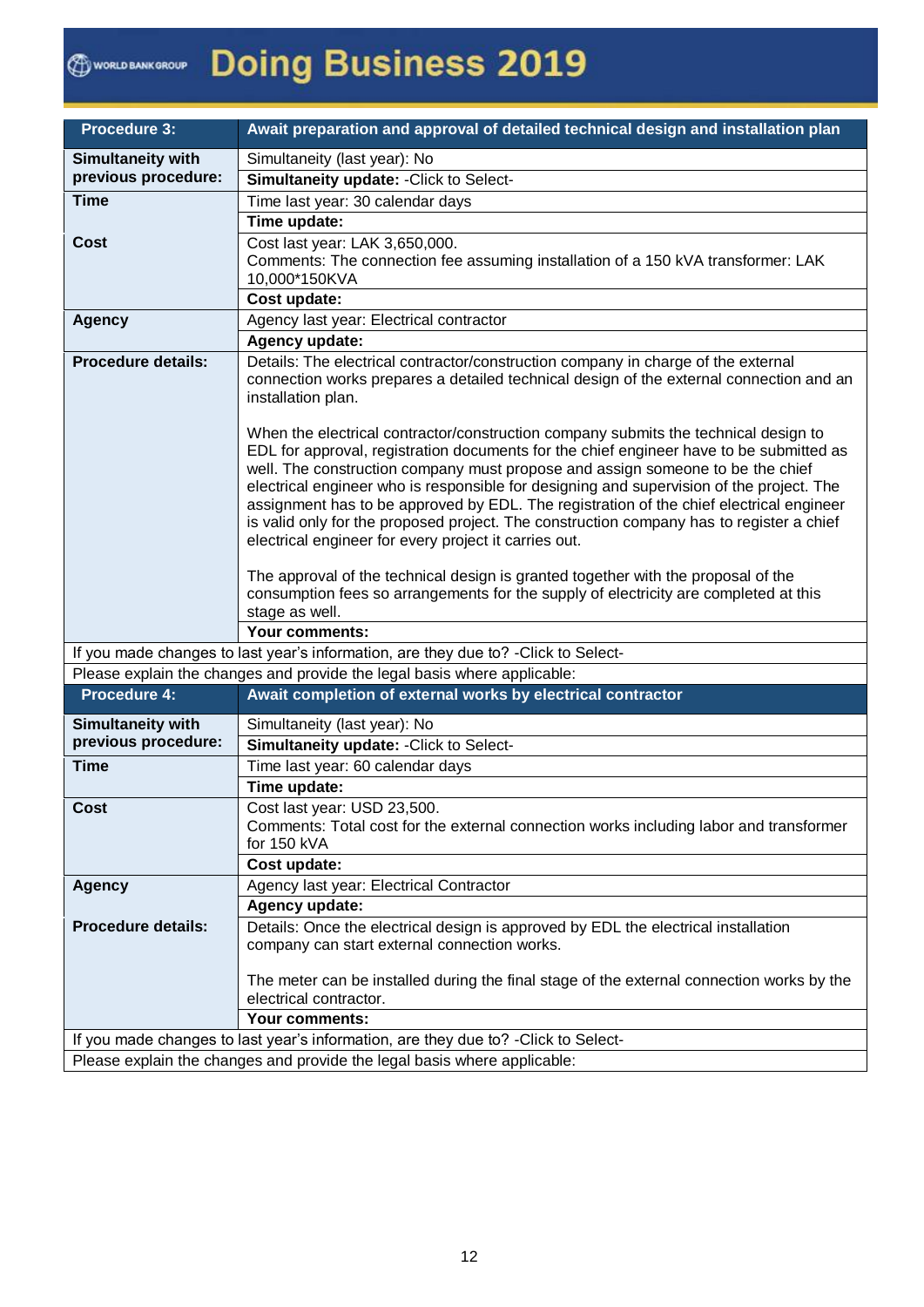| <b>Procedure 5:</b>                                                                                                                                             | Await registration of meter at EDL                                                                                                                                          |  |
|-----------------------------------------------------------------------------------------------------------------------------------------------------------------|-----------------------------------------------------------------------------------------------------------------------------------------------------------------------------|--|
| <b>Simultaneity with</b>                                                                                                                                        | Simultaneity (last year): Yes                                                                                                                                               |  |
| previous procedure:                                                                                                                                             | Simultaneity update: - Click to Select-                                                                                                                                     |  |
| <b>Time</b>                                                                                                                                                     | Time last year: 1 calendar day                                                                                                                                              |  |
|                                                                                                                                                                 | Time update:                                                                                                                                                                |  |
| Cost                                                                                                                                                            | Cost last year: LAK 2,564,730.                                                                                                                                              |  |
|                                                                                                                                                                 | Comments: Cost of the meter and its registration                                                                                                                            |  |
|                                                                                                                                                                 | Cost update:                                                                                                                                                                |  |
| <b>Agency</b>                                                                                                                                                   | Agency last year: EDL                                                                                                                                                       |  |
|                                                                                                                                                                 | Agency update:                                                                                                                                                              |  |
| <b>Procedure details:</b>                                                                                                                                       | Details: The meter can be installed by an electrical contractor but it must be bought and<br>registered with EDL. The meter is registered when it is bought at the utility. |  |
|                                                                                                                                                                 | Your comments:                                                                                                                                                              |  |
|                                                                                                                                                                 |                                                                                                                                                                             |  |
| If you made changes to last year's information, are they due to? - Click to Select-<br>Please explain the changes and provide the legal basis where applicable: |                                                                                                                                                                             |  |
| Procedure 6:                                                                                                                                                    | Receive external inspection by EDL and then electricity flow                                                                                                                |  |
|                                                                                                                                                                 |                                                                                                                                                                             |  |
| <b>Simultaneity with</b>                                                                                                                                        | Simultaneity (last year): No                                                                                                                                                |  |
| previous procedure:                                                                                                                                             | Simultaneity update: - Click to Select-                                                                                                                                     |  |
| <b>Time</b>                                                                                                                                                     | Time last year: 7 calendar days                                                                                                                                             |  |
|                                                                                                                                                                 | Time update:                                                                                                                                                                |  |
| <b>Cost</b>                                                                                                                                                     | Cost last year: LAK 1,000,000.                                                                                                                                              |  |
|                                                                                                                                                                 | Comments: Fee for turning off and turning on power for the final connection                                                                                                 |  |
|                                                                                                                                                                 | Cost update:                                                                                                                                                                |  |
| <b>Agency</b>                                                                                                                                                   | Agency last year: EDL                                                                                                                                                       |  |
|                                                                                                                                                                 | Agency update:                                                                                                                                                              |  |
| <b>Procedure details:</b>                                                                                                                                       | Details: After the external connection works are completed by the electrical contractor                                                                                     |  |
|                                                                                                                                                                 | there is an external inspection by EDL.                                                                                                                                     |  |
|                                                                                                                                                                 | During the inspection a representative of the construction company/electrical contractor<br>has to be present.                                                              |  |
|                                                                                                                                                                 |                                                                                                                                                                             |  |
|                                                                                                                                                                 | After the electrical installation is approved, the electricity can be supplied instantly.                                                                                   |  |
|                                                                                                                                                                 | Your comments:                                                                                                                                                              |  |
| If you made changes to last year's information, are they due to? - Click to Select-                                                                             |                                                                                                                                                                             |  |
|                                                                                                                                                                 | Please explain the changes and provide the legal basis where applicable:                                                                                                    |  |

#### **Additional procedures**

If you would like to add one or more procedures, please fill out the box below.

| Name of the additional<br>procedure:                                                                                                                         |  |  |
|--------------------------------------------------------------------------------------------------------------------------------------------------------------|--|--|
| Time:                                                                                                                                                        |  |  |
| Cost:                                                                                                                                                        |  |  |
| Agency:                                                                                                                                                      |  |  |
| <b>Procedure details:</b>                                                                                                                                    |  |  |
| If you made changes to last year's information, is it due to? - Click to Select-<br>Please explain the changes and provide the legal basis where applicable: |  |  |

Please indicate which procedure this new procedure follows in the sequence: